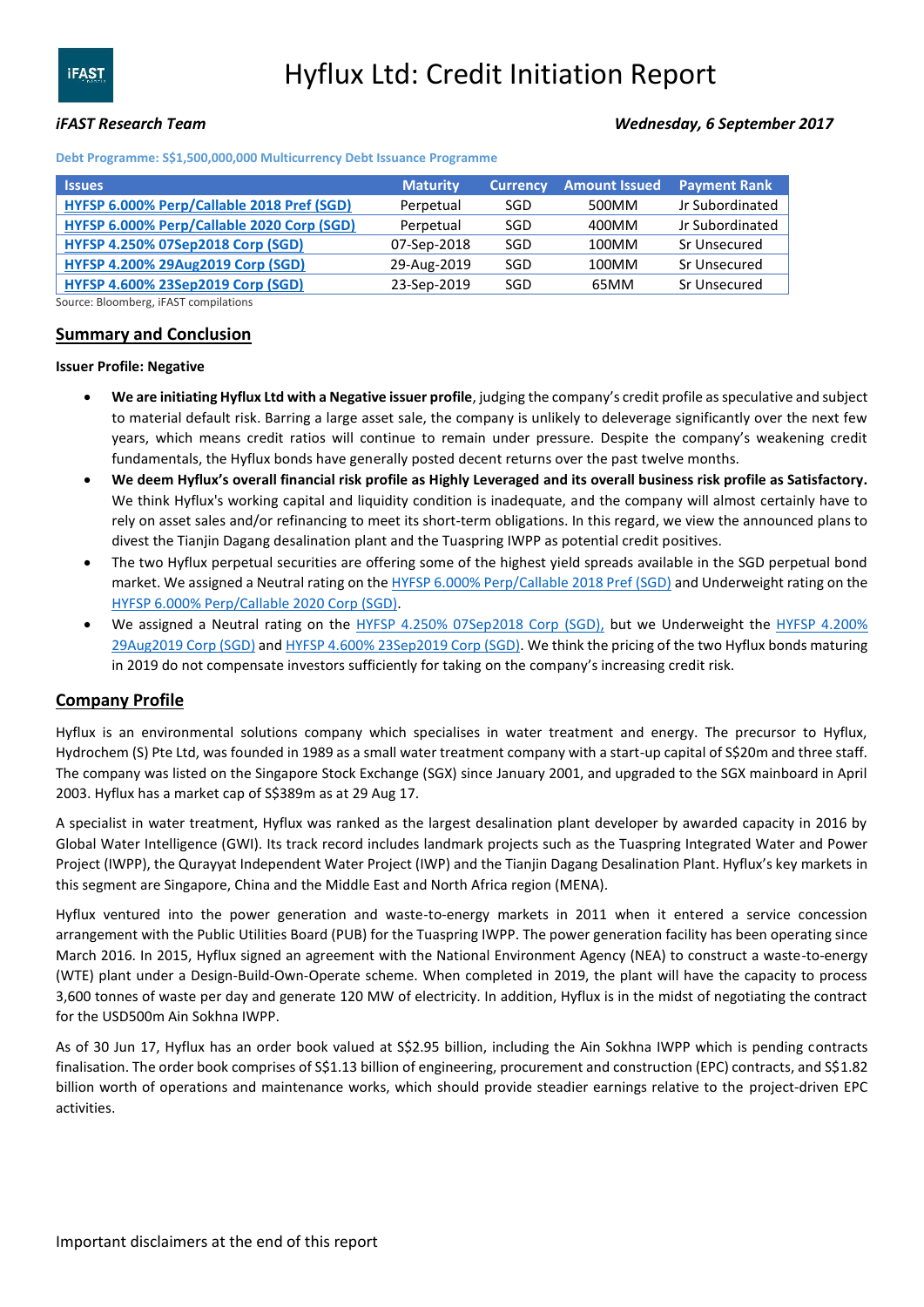Hyflux separates its primary business into two reportable segments—municipal and industrial. The company provides the infrastructure solutions described earlier to municipalities and governments. Besides that, Hyflux also sells liquid separation applications (i.e. water treatment solutions) to industrial customers such as the pharmaceutical, biotechnology, food processing and petrochemical oil-related industries. Lastly, the company launched its consumer product portfolio via the ELO brand in late 2015, featuring a line of oxygen-rich products comprising drinking water, baths and a skincare range. The consumer business is categorised under "other operations" and has not contributed meaningful revenue yet.

### **Quality of Management and Ownership** *(Satisfactory)*

Ms Olivia Lum leads Hyflux's executive management team as Executive Chairman and Group Chief Executive Officer. Ms Olivia Lum is also the founder and substantial shareholder of the company, holding 34% of ordinary shares. She established Hydrochem (S) Pte Ltd, the precursor to Hyflux Ltd, in 1989 with just two staff at the age of 28. The management team and board of directors have since grown to comprise of seasoned executives from various industries and with distinguished track records in both private and public sectors.

As Ms Olivia Lum and her executive management team took Hyflux from a water specialist to a provider of integrated environmental solutions, the company has won many awards for innovation and entrepreneurship. Ms Lum has received many accolades for her entrepreneurial achievements such as the Ernst & Young World Entrepreneur of The Year 2011. Hyflux is regarded by most people as a Singapore success story today, serving as the symbol for Singapore's journey towards watersufficiency.

Hyflux's financial policy has clearly gravitated toward more aggressiveness since it was listed on the SGX mainboard in April 2003. The debt-fuelled expansion took the company's debt-to-assets ratio from 5.8% in FY03 to 36.9% in 2Q17, excluding perpetual securities from debt. Nonetheless, management has signalled a possible change of course as they embark on an asset-light strategy, which continued this year with the announced plans to divest the Tianjin Dagang desalination plant in China and the Tuaspring IWPP in Singapore. We also took some comfort from the fact that a number of the Hyflux directors have meaningful stakes in Hyflux shares and perpetual securities, valued at several times their annual compensation (see Table 1).

#### **Table 1: Directors' Interests (as at 21 Jan 17)**

| Name of Director                                    | <b>Direct Interest</b> | <b>Deemed Interest</b> |  |  |  |  |  |  |  |
|-----------------------------------------------------|------------------------|------------------------|--|--|--|--|--|--|--|
| <b>Ordinary Shares</b>                              |                        |                        |  |  |  |  |  |  |  |
| Olivia Lum Ooi Lin                                  | 267,351, 211           |                        |  |  |  |  |  |  |  |
| Teo Kiang Kok                                       |                        | 375,000                |  |  |  |  |  |  |  |
| Gay Chee Cheong                                     | 3,000,000              |                        |  |  |  |  |  |  |  |
| Christopher Murugasu                                | 1,095,468              | 180,000                |  |  |  |  |  |  |  |
| HYFSP 6.000% Perp/Callable 2018 Pref (SGD) - Retail |                        |                        |  |  |  |  |  |  |  |
| Olivia Lum Ooi Lin                                  | 8,020                  |                        |  |  |  |  |  |  |  |
| Teo Kiang Kok                                       | 3,000                  |                        |  |  |  |  |  |  |  |
| Gay Chee Cheong                                     | 4,860                  |                        |  |  |  |  |  |  |  |
| Christopher Murugasu                                | 2,880                  |                        |  |  |  |  |  |  |  |
| <b>Perpetual Securities</b>                         |                        |                        |  |  |  |  |  |  |  |
| Olivia Lum Ooi Lin                                  | 1,000,000              |                        |  |  |  |  |  |  |  |
| Teo Kiang Kok                                       | 200,000                |                        |  |  |  |  |  |  |  |
| Gay Chee Cheong                                     |                        | 500,000                |  |  |  |  |  |  |  |
| Christopher Murugasu                                | 400,000                |                        |  |  |  |  |  |  |  |
| Simon Tay                                           | 500,000                |                        |  |  |  |  |  |  |  |
| Gary Kee Eng Kwee                                   |                        | 500,000                |  |  |  |  |  |  |  |
| Lau Wing Tat                                        | 50,000                 |                        |  |  |  |  |  |  |  |

Source: Company Annual Report 2016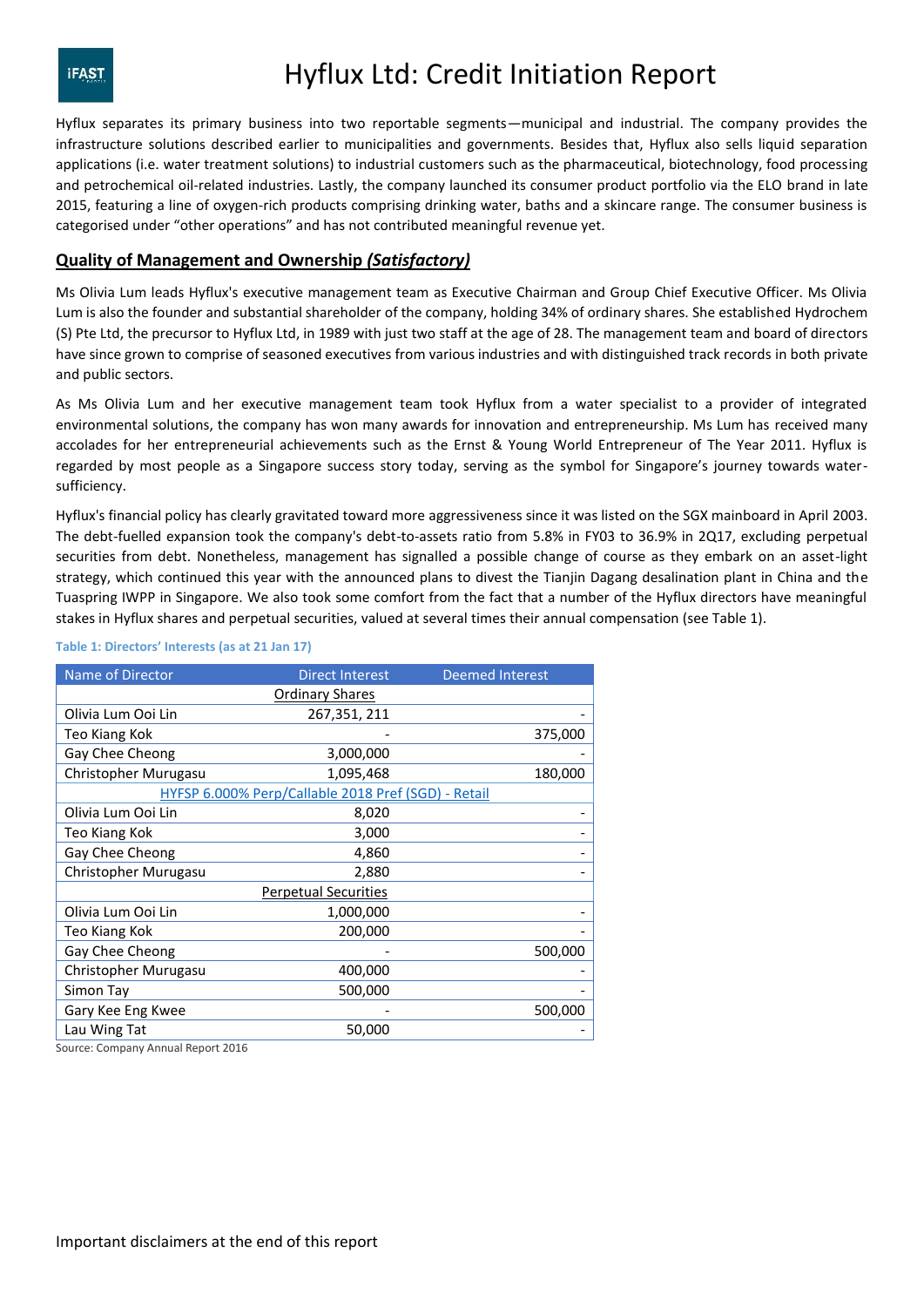### **Financial Analysis** *(Financial Risk Profile)*

We see Hyflux's overall financial risk profile as *Highly Leveraged* considering the below analysis and factors, and the quality of its management and ownership.

#### **Pretax Interest Coverage** *(Highly Leveraged)*

Interest coverage ratio (EBIT/interest) has been on a steady decline over the years, standing at a paltry 0.9x in the financial year ended 31 Dec 16 (FY12: 4.7x). The company's ability to service its financial obligations would look even weaker if adjustments to the interest incurred were made to add the 6.0% interest payment on the existing S\$900m perpetual securities classified as "dividend" under accounting rules. Including the interest on Hyflux's perpetuals, the company's interest coverage ratio would sink to 0.5x in FY16, and 0.1x in 1H17. Hyflux's position in this regard is unlikely to improve in the second half of the year as management has guided for losses in 2H17.

#### **Leverage (***Aggressive)*

Even before accounting for the large amount of perpetual securities outstanding, Hyflux's balance sheet appears unsustainably stretched by any standards. Debt-to-EBITDA climbed to 13.4x in FY16 (FY15: 10.6x) from 8.0x in FY12, as the company took on additional borrowings to finance capital-intensive projects under the Design-Build-Own-Operate model. Similarly, Hyflux's debt-to-market cap ratio more than tripled to 3.4x in 2Q17 (FY16: 3.9x) from 0.9x in FY12, as the market value of Hyflux moved in an opposite direction to its indebtedness (see Chart 1).

The company's debt-to-total capital was largely stable over the same period (2Q17: 53.8%), as it included all of the perpetual securities under equity rather than debt. However, if we count the perpetual securities as debt, Hyflux's debtto-EBITDA, debt-to-market cap and debt-to-total capital ratios would jump to dizzying levels at 23.4x, 6.8x and 88.3% at the end of 2016. Including the perpetual securities in total borrowings, the lenders and quasi-equity holders of Hyflux which have extended S\$2.2 billion of funding to the company as of 30 Jun 17, are looking at only ~S\$235mn of value represented in shareholders' equity.



#### **Chart 1: Rising Debt Level versus Falling Market Valuation**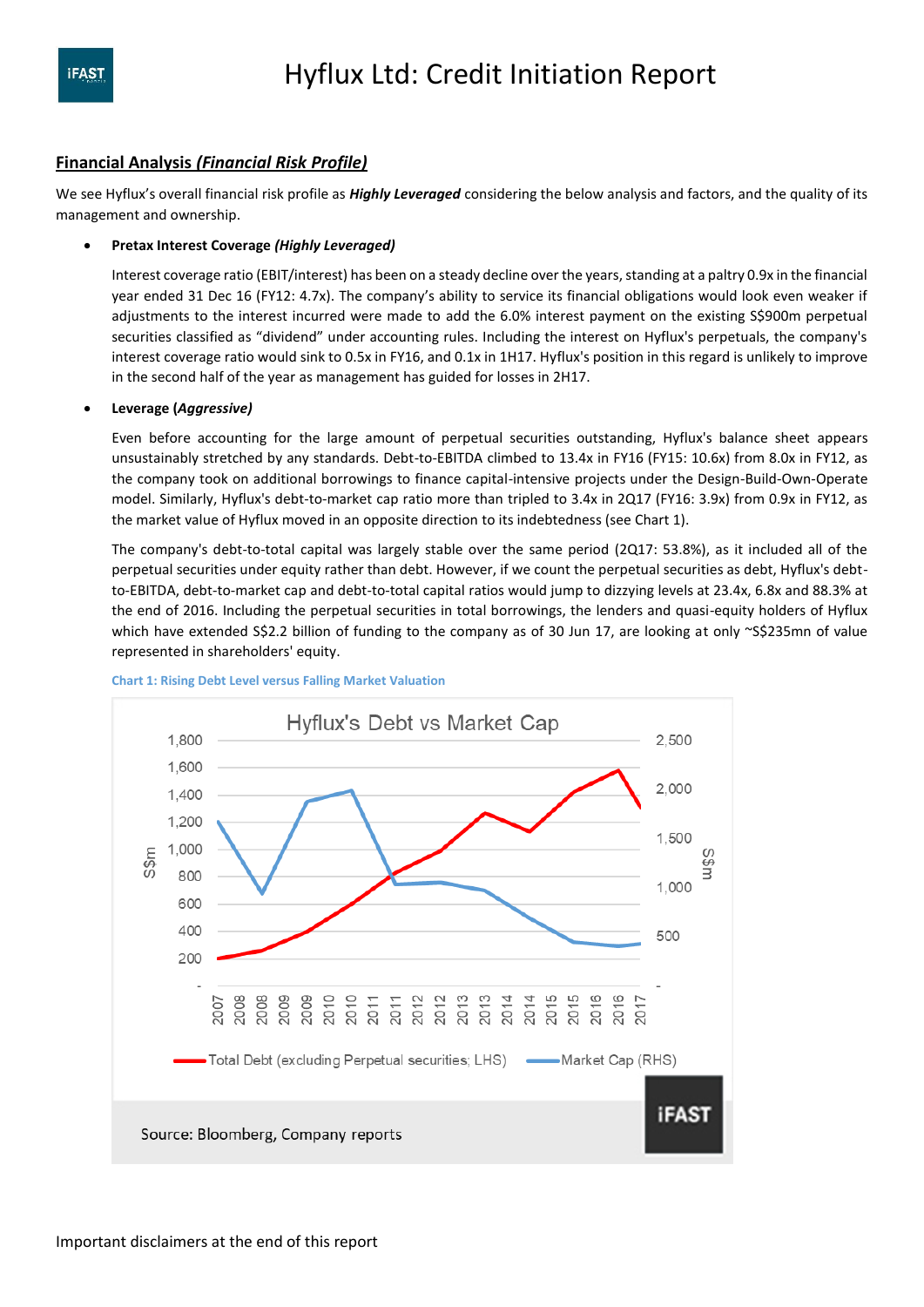#### **Cash Flow** *(Highly Leveraged)*

The payment of the coupon for the perpetual securities alone works out to S\$54m annually (6% coupon rate on S\$900m of outstanding perpetual securities). That money has to come from somewhere and in recent years Hyflux has not been able to generate cash flows anywhere near that level. Hyflux's business has been burning cash since 2009, which was the last time it generated positive cash flows from operations (S\$56.1m). In the eight years since then, Hyflux has haemorrhaged a yearly average of S\$218.4m in cash flow from operations (see Chart 2).

The company is seemingly looking towards the monetization of assets to provide some breather to its cash flow issues, as it claimed to adopt an asset-light strategy. Earlier this year the company completed the divestment of its 50% equity interest in Galaxy NewSpring Pte Ltd for USD136.5m). But judging from its track record, investors should not bet solely on the asset monetization factor to provide much respite to the over-leveraged balance sheet.





### **Net Assets/ Quality and Saleability of Assets** *(Highly Leveraged)*

Hyflux's leverage ratio as measured by its debt divided by total assets stood at 36.9% at the end of June 2017, an improvement from the 41.2% in FY16 (FY15: 46.9%). But there are a couple of adjustments that should be made in our opinion in order to arrive at a more accurate view of the company's financial condition.

Again, a prudent credit investor should add the outstanding perpetual securities to debt. In addition, there are S\$1.1bn of "intangible assets arising from service concession arrangements", which originated from Hyflux's service concession arrangement with PUB (the Tuaspring IWPP) These assets represent the group's right to operate the plants and to sell the water to PUB and electricity to the national grid. At the end of the concession period (25 years), the title to the plants will be transferred to PUB.

We see this accounting treatment as effectively bringing forward at least a substantial portion of future profitability from the PUB contract. Due to the number of estimates required to arrive at the fair value of the intangible assets (e.g. expected water and wastewater volume, supply of electricity, fair value of the construction services) and the fact that these projections are done for a very long time horizon, we think the value of these intangible assets are rather speculative.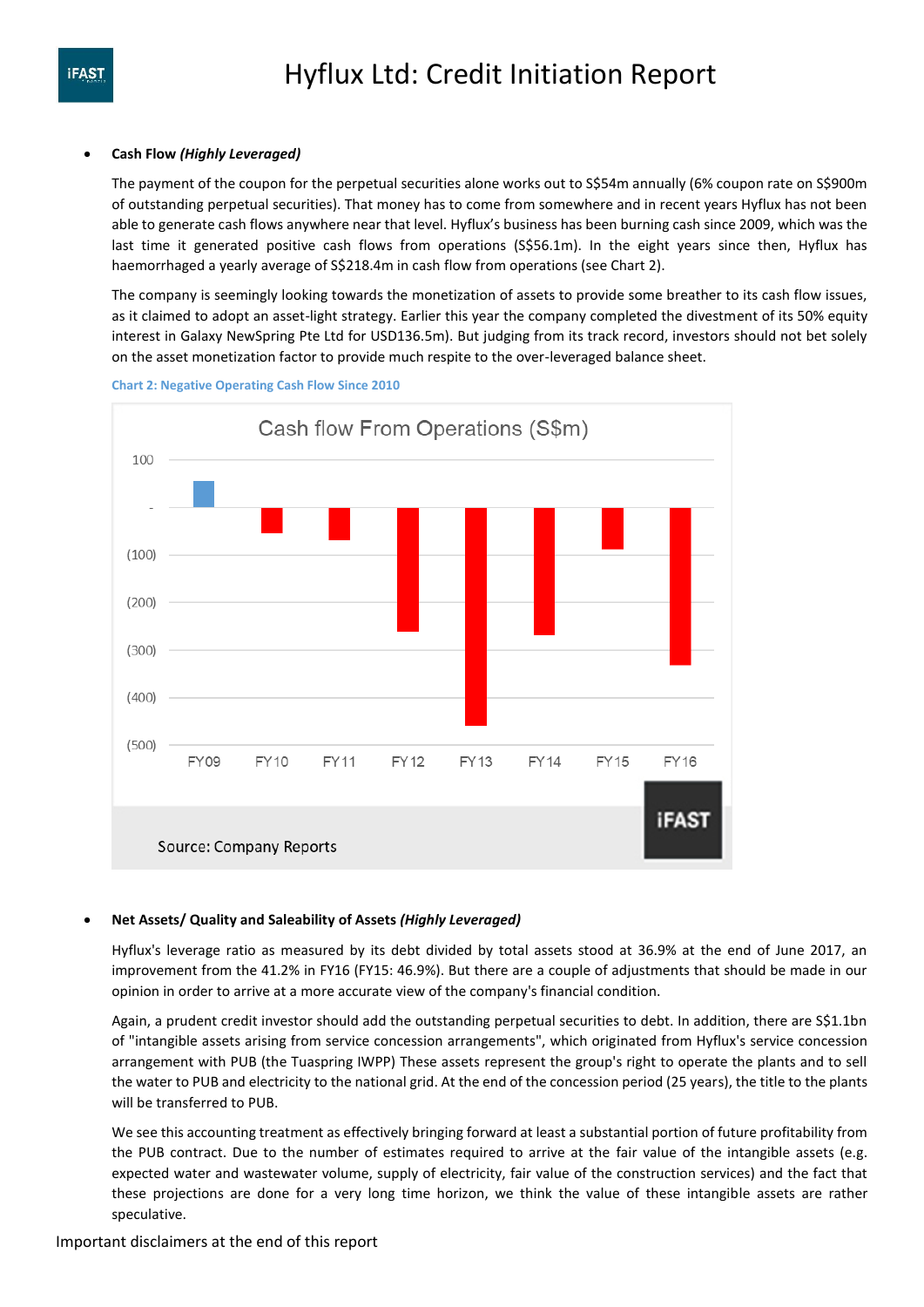If we apply an arbitrary 50% discount to these intangible assets, Hyflux's debt (including perpetual securities) divided by total assets would be 83.8% at the end of 2016. Nevertheless, Hyflux has announced in February that it is exploring a partial sale of the Tuaspring plant, and the intangible assets have since been moved to the "assets held for sale" category. As such, the company's adjusted debt-to-total asset ratio fell to 61.9% in 2Q17.

#### **Working Capital** *(Significant)***; Liquidity** *(Inadequate)*

In line with the deteriorating balance sheet, Hyflux's liquidity has declined over the years, as the current ratio dropped from 2.4x in FY12 to 1.8x at the end of 2Q17, although the latest number was an improvement to the 1.3x recorded in FY16 (FY15: 1.1x). Similarly, cash and equivalents sank to S\$191.1m (including S\$87.4m of restricted cash) from S\$490.5m over the same period.

Investors should note that out of the S\$2.3 billion current assets on Hyflux's balance sheet, S\$1.7 billion represent assets held for sale, for which no buyers have been announced yet. Furthermore, 38.7% or S\$87.4m of Hyflux's cash (S\$191.1m) at the end of June 2017 was restricted cash and pledged deposits set aside for funding purpose.

As at the end of 30 Jun 17, S\$620.1m of current liabilities (excluding S\$664.6m of liabilities held for sale) will come due within a year. This is on top of the S\$400m [HYFSP 6.000% Perp/Callable 2018 Pref \(SGD\)](https://www.bondsupermart.com/main/bond-info/bond-factsheet/SG2D17969577) which is callable on 25 Apr 18, failing of which a punitive 2% step-up in the coupon rate will kick in.

Taking into account the above considerations, we see Hyflux's working capital and liquidity condition as "inadequate". The company will almost certainly have to rely on asset sales and/or refinancing to meet its short-term obligations. We are unsure how far the name familiarity and high-yielding issuances can take Hyflux in its quest to keep refinancing/borrowing, but investors should be aware of the significant risk of the divestments not going through and that the game of musical chairs might stop abruptly.



#### **Chart 3: Liquidity Deterioration**

### **Profitability** *(Fair)*

Hyflux averaged a 5.7% return on equity over the five years ended 31 Dec 16, which was largely dragged down by the poor results in FY16 (ROE: -7.5%) due to the weak Singapore power market. As mentioned in a previous section, we believe a substantial amount of future profits has already been booked in the company's accounts, in the form of the intangible assets arising from service concession arrangements. In addition to the S\$1.1bn of intangible assets, Hyflux also recorded S\$905.2m of financial receivables as of 2Q17, which represent future guaranteed minimum payments to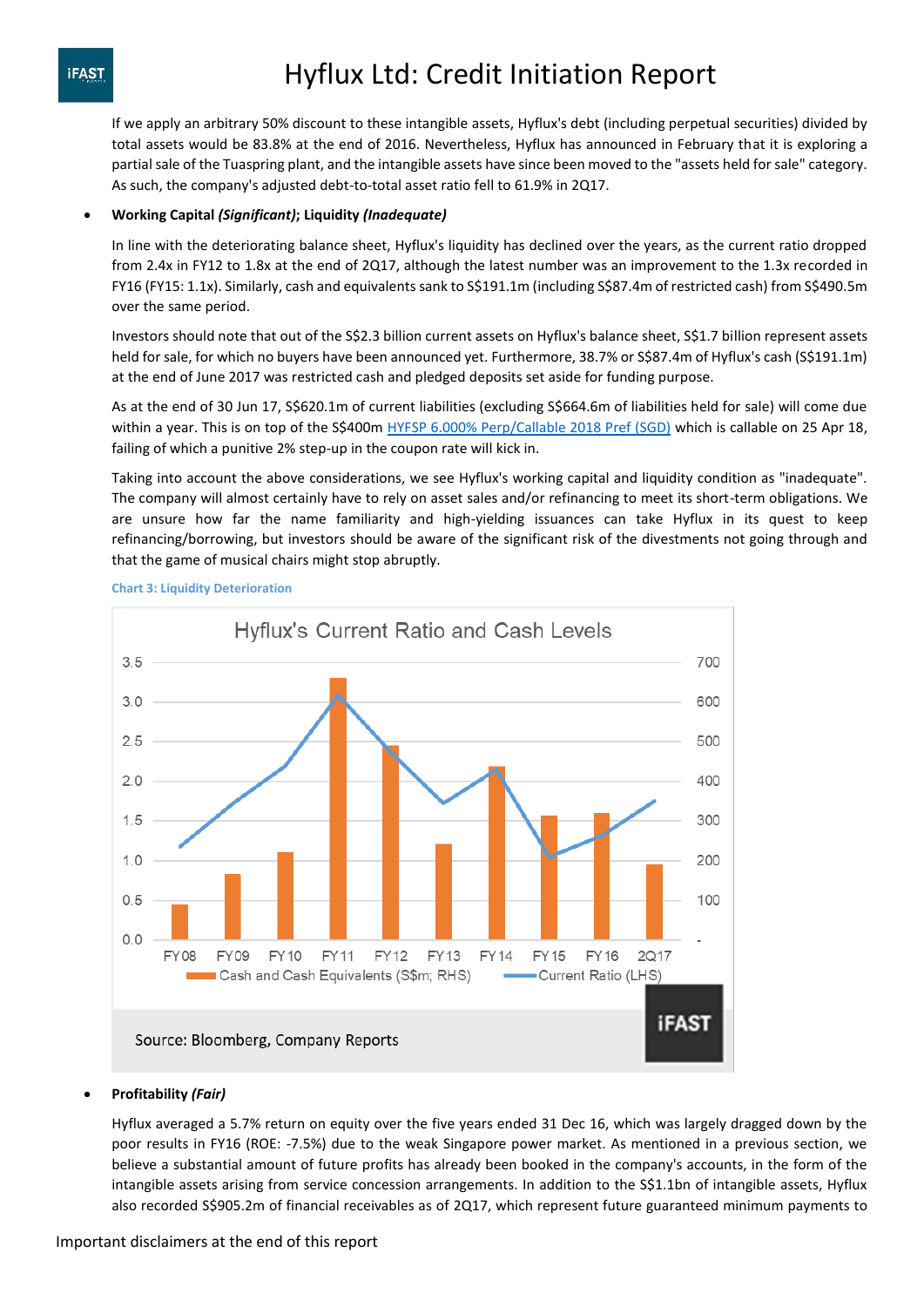be received from Hyflux's municipal clients over the contract period (ranges from 20 to 30 years). Given the long concession period, we think investors should ascribe at least some level of fair value risk (the eventual realisation may deviate from the stated value) to these receivables.

As debt constitutes a large part of Hyflux's balance sheet, return on invested capital would be a better measurement of the company's profitability than ROE. Hyflux's profitability as measured by its five-year average ROIC as of 31 Dec 16 is a lower 3.9%. For comparison purpose, Bloomberg data indicates that Hyflux's peers in the water utilities industry (56 in Asia Pacific) achieved a median 5-year average ROE and ROIC of 9.6% and 5.8%, respectively.

#### **Amortization/Maturity Schedule; Capital Structure** *(Weak)*

At the end of 2Q17, 15.4% (S\$201.7m) of borrowings owed by Hyflux will come due within a year, with an additional S\$400m of the [HYFSP 6.000% Perp/Callable 2018 Pref \(SGD\)](https://www.bondsupermart.com/main/bond-info/bond-factsheet/SG2D17969577) preference shares callable in April 2018. Bloomberg data indicates that the company then has one senior unsecured bond (S\$100m) maturing in 2018, two senior unsecured bonds (S\$165m) maturing in 2019, and several senior unsecured loans and first lien loans coming due from 2021 onwards. As of 30 Jun 17, Hyflux's balance sheet was funded by S\$1.3 billion of debt, S\$887.4m (book value) of perpetual securities (comprising of th[e HYFSP 6.000% Perp/Callable 2018 Pref \(SGD\)](https://www.bondsupermart.com/main/bond-info/bond-factsheet/SG2D17969577) and th[e S\\$500m HYFSP 6.000% Perp/Callable 2020 Corp](https://www.bondsupermart.com/main/bond-info/bond-factsheet/LW1439220)  [\(SGD\)\)](https://www.bondsupermart.com/main/bond-info/bond-factsheet/LW1439220), and just S\$235.2m of equity.

#### **Negative Pledge, Financial and other Covenants** *(Vulnerable)*

Hyflux is required under the financial covenants of its S\$1.5 billion Multicurrency Debt Issuance Programme to maintain:

- consolidated total tangible net worth (TNW) of not less than S\$300m;
- consolidated net borrowings to TNW of not more than 1.5 times; and
- aggregate of consolidated unencumbered cash and consolidated EBITDA to consolidated interest expenses of at least 3 times.

We view the above covenants as weak and insufficient to protect the company's bond investors. The TNW measure as defined in the programme documentation actually includes the intangible assets arising from service concession arrangements. In addition, the net borrowings calculation excludes perpetual securities.

Furthermore, Hyflux conducted a consent solicitation exercise in January 2015 to loosen certain bond covenants and essentially weakening the safeguards for bond investors (e.g. broaden the interest cover covenant to include the unencumbered cash position in the numerator). Hyflux has actually conducted a previous round of consent solicitation in 2013, with details undisclosed. We view these exercises to diminish the safeguards in the bond programme as a sign of fiscal imprudence at Hyflux and that the company may be approaching the default triggers.

#### **Other Qualitative Factors** *(Satisfactory)*

Hyflux's revenue is predominantly derived from providing infrastructure solutions to municipalities and governments. The municipal sector contributed 84% (FY16: 92%) or S\$145m (FY16: 912m) in 1H17. Industrial and other operations made up 15% (FY16: 7%) and 1% (1%) of the remaining revenue in the first six months of this year. The company has a significant concentration risk as revenue from a single customer in the municipal segment arising from service concession arrangement represented S\$477m or 48% of total revenue in 2016.

Hyflux's consumer business, which is included in other operations and encompasses wellness and lifestyle appliances and the ELO range of products, has not provided meaningful contribution to the company's sales. However, management highlighted in the latest financial statements that the segment has generated good growth in the past two years, and the group is exploring a separate listing of the division.

The Singapore market continued to be the biggest market for Hyflux contributing 62% (FY16: 68%) or S\$106m (FY16: S\$677m) of the company's revenue in 1H17. Revenue from the MENA region was 28% (FY16: 26%) or S\$49m (FY16: \$252m) in 1H17, mainly contributed by the Qurayyat IWP. Hyflux's China market made up 8% (FY16: 5%) or S\$14m (FY16: S\$49m) of the total revenue in 1H17. Rest of the World accounted for 2% or S\$4m and 1% or S\$9m to the total revenue in 1H17 and 2016 respectively.

Hyflux has a significant net exposure of approximately S\$234m to the US dollar (FY15: S\$106m), mostly due to its loans and borrowings and trade payables. The company's sensitivity analysis for 2016 indicates that a 10% strengthening of the USD against SGD would have cut profit before income tax by a substantial S\$23m.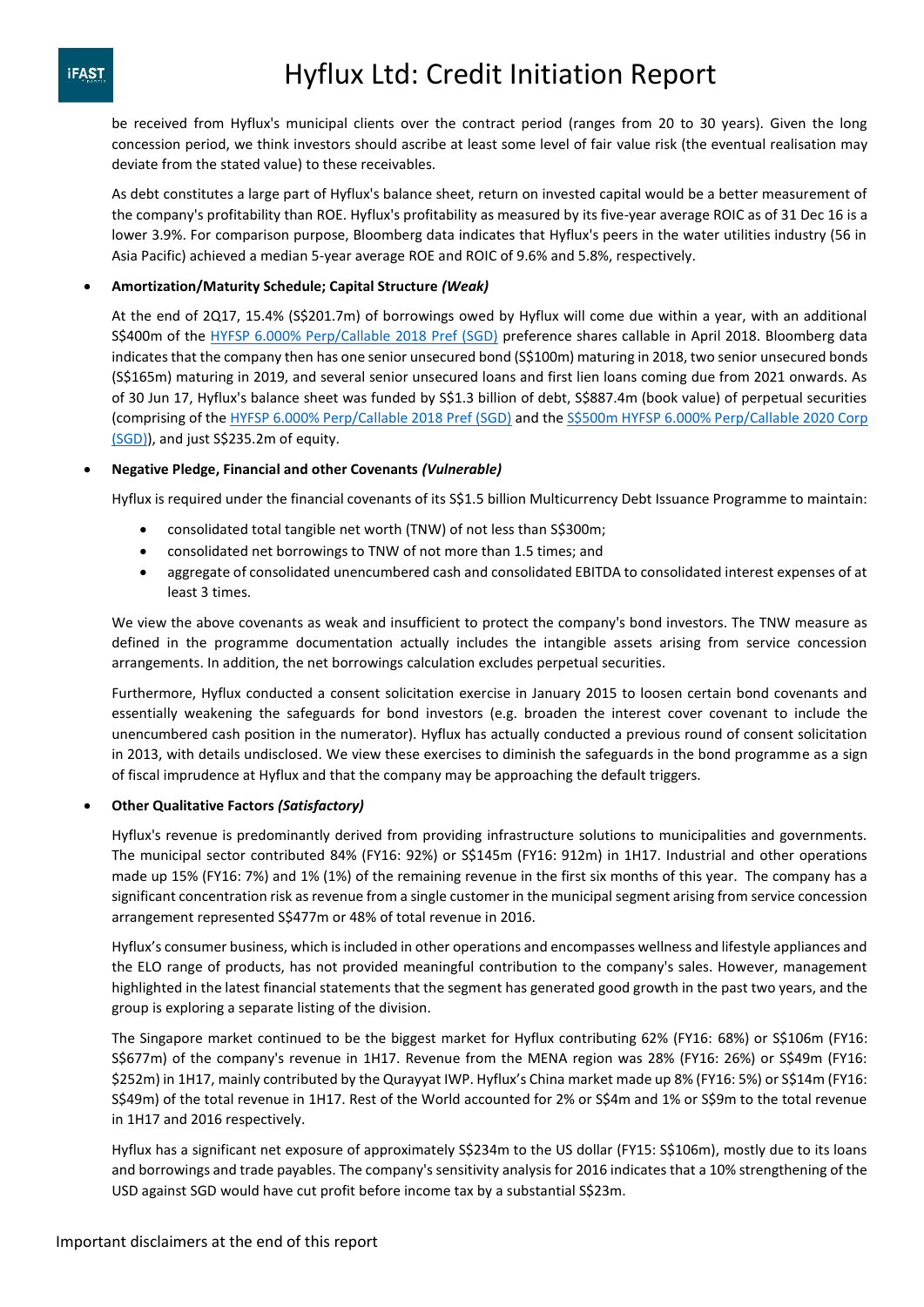### **Industry Considerations** *(Business Risk Profile)*

We see Hyflux's overall business risk profile as *Satisfactory*, considering the below analysis and factors.

#### **Economic Cyclicality** *(Strong)*

Hyflux's main business is to provide infrastructure solutions including water, power and waste-to-energy to municipalities and governments. For the services provided by Hyflux, the company receives guaranteed minimum payments from the concession grantors over the concession period. The rates for this kind of contracts are typically fixed at a level that ensures the service provider would be able to recover a fair return on investment while keeping the infrastructure well maintained. As such, this segment should theoretically exhibit highly defensive earnings and low cyclicality.

The power business of Hyflux, although categorised within the utilities sector, is fundamentally very different from the defensive nature of regulated utilities. As an independent energy producer, Hyflux's fortune in this segment is tied to the supply and demand of electricity, and the fluctuations of the commodity markets. As such, we expect the company's power business to be highly cyclical and correlated to economic growth.

#### **Growth Prospects** *(Strong)*

According to a UBS report in 2016, the global water market is estimated at around USD 500 billion to USD 600 billion a year, and is expected to see annual growth of ~7% as projected by Bank of America Merrill Lynch. The demand for water is widely predicted to increase significantly in the years ahead, with the Organisation for Economic Co-operation and Development projecting water demand to increase by 55% globally between 2000 and 2050. Also, the World Economic Forum ranked water crisis as the top global risk to industry and society over the next decade in the 2016 edition of the Global Risks Report (number three in the 2017 report).

The growth in water demand will likely be driven especially by the Asia Pacific market, as the region should continue to see a climb in manufacturing and construction activities and rapid population growth. The United Nations World Water Development Report 2017 highlighted that two thirds of the world's population currently live in areas that experience water scarcity for at least one month a year, with about 50% of the affected population living in China and India. Along with the long-term population growth trend, we expect the annual growth of the water market to maintain at a rate higher than global GDP growth. The market for industrial water treatment should grow faster than the overall water market, as GWI predicted the sector to expand by more than 50% in 2015-2020.

#### **Competition** *(Weak)*

Hyflux's infrastructure business competes with both domestic and international companies. Management has guided for a challenging outlook in 2017, with strong competition for the limited number of viable projects up for tender. The open tender framework for most public infrastructure projects introduces a highly competitive environment for the operators. Globally, legislation has moved toward promoting competition in public procurement and pushing for a reduction in the average duration of contracts. We do not anticipate pressure from municipal clients to decrease in the years ahead. Furthermore, we have not observed any evidence of Hyflux having sustainable competitive advantages in extracting profitability from these projects, although as previously mentioned the company was ranked as the largest desalination plant developer in 2016 by GWI. As reported in its latest financial statements for 2Q17, Hyflux has bidded for projects with a total contract value of S\$1.8 billion, pending tender results.

#### **Research and Development/ Technological Changes** *(Satisfactory)*

In February 2017, Hyflux signed a Memorandum of Understanding with the Nanyang Environment and Water Research Institute to collaborate on research in biomimetic membranes. The increase in global demand for clean water has driven the growth in membrane-based water and wastewater treatment technologies. The research and consulting firm Frost & Sullivan forecast the global membrane wastewater treatment technology market to grow at a CAGR of 10% globally to reach USD 12.07 billion by 2020.

Hyflux also signed an agreement with Changi General Hospital in February 2017 to embark on two human clinical trials studying the effectiveness of the company's ELO products on diabetic patients. Hyflux will commit up to S\$2.5m in cash and in kind to the study. Last year, the Dermapro Skin Research Centre in South Korea completed a clinical study on the efficacy of the ELO Gel.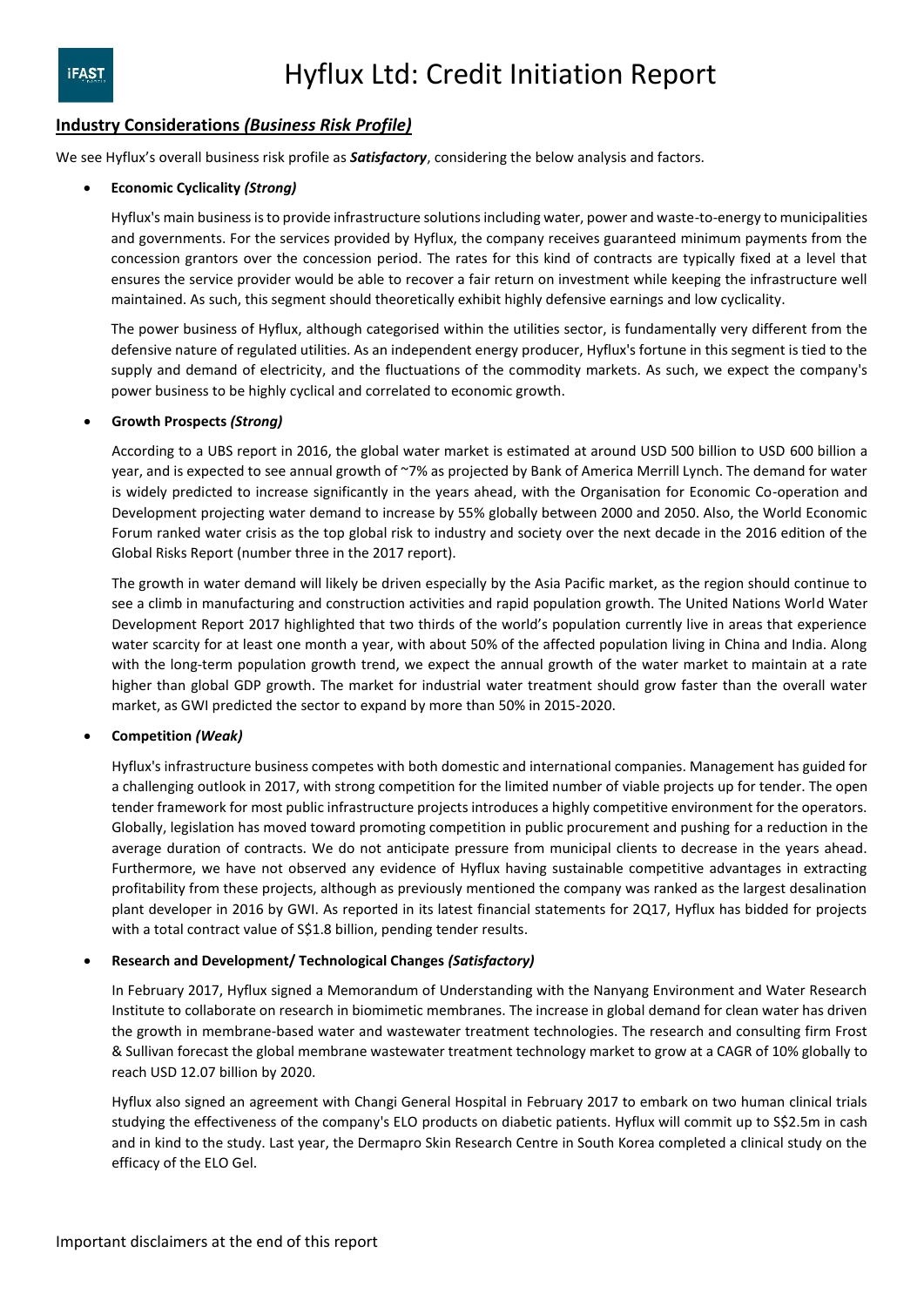#### **Sources of Supply (***Satisfactory)*

Hyflux highlighted in the information memorandum for its debt issuance programme that it faces supply risk in relation to its water supply. The company's seawater desalination plants requires seawater to produce desalinated water. If the seawater is polluted by contaminants such as those from industrial discharge or oil spills, Hyflux may not be able to desalinate the seawater (or desalinate at the specified standards). Hyflux's water treatment facilities face the same risk to their water supplies, namely the risk of pollution or contamination of the water source.

#### **Degree of Regulation/ Government Influence** *(Satisfactory)*

Hyflux's water-related infrastructure businesses are often regulated, and its operations are dependent on the policies of the respective national, city or provincial governments. As reported in Hyflux's debt programme documentation, a significant part of the company's businesses involves environmental applications of its proprietary membrane technology. As such, the demand for these environmental solutions is heavily dependent on the policies of the municipals. In addition, Hyflux derives a substantial portion of its revenue from the MENA region and China, which pose higher legal and political risks than those of more developed nations. Nonetheless, we have not observed material cost of regulatory compliance, nor evidence of applicable regulations posing a competitive disadvantage to the company relative to its foreign-based competitors.

#### **Labor** *(Satisfactory)*

We have not observed any incident of strikes reported by the company. Hyflux's senior management team comprise of Ms Olivia Lum (Executive Chairman & Group CEO), Ms Lim Suat Wah (Group Executive Vice President & Group Chief Financial Officer), Mr Wong Lup Wai (Group EVP & Group Chief Operating Officer), and Mr Cheong Aik Hock (Group EVP). Turnover of the senior management team has been moderate. Mr Lim Swee Kiang, who served as Group EVP since October 2011, left the company in March this year.

#### **Accounting** *(Satisfactory)*

No red flags observed. The large amount of intangible assets (FY16: S\$1.1bn) arising from service concession arrangement and the treatment of perpetual securities (as equity rather than debt) was accounted for in accordance with accounting standards. With regard to the former, the external auditor has concluded that management's accounting treatment and estimates were appropriate. Management has also provided adequate disclosures in the footnotes to the financial statements, which allow adjustments to be made for the purpose of analysis.

### **Event Risk** *(Strong)*

Management has signalled a possible reversal of their aggressive debt-fuelled expansion as they claimed to be embarking on an asset-light strategy. The change of course has continued this year with the announced plans to divest the Tianjin Dagang desalination plant in China and the Tuaspring IWPP in Singapore. As at 30 Jun 17, Hyflux carried S\$1.7 billion of assets held for sale on its balance sheet (against S\$665m of liabilities held for sale), which are largely made up of the two mentioned projects. We see the deals (if completed) as huge credit positives, especially If Hyflux succeeds in disposing these assets for anywhere close to their current book value.

### **Bond Pricing and Recommendation**

Hyflux has a number of debt securities outstanding, and they have generally posted decent returns over the last year. Despite the weakening credit fundamentals, Hyflux has enjoyed favourable access to capital markets, relying on investor familiarity with its household brand name and high yield to continually tap the debt market for refinancing. But the credit environment can tighten at a short notice, and access to refinancing becomes restrictive. Investors should ensure they are being adequately compensated for taking on the company's credit risk.

Table 2 provides a summary of the Hyflux bonds and perpetual securities. Our credit opinion on the securities has taken into consideration our negative issuer profile on Hyflux, the attendant credit risk and the prevailing pricing of the securities. We assigned a Neutral rating on the HYFSP 6.000% Perp/Callable 2018 Pref (SGD) and HYFSP 4.250% 07Sep2018 Corp (SGD), and we Underweight the HYFSP 6.000% Perp/Callable 2020 Corp (SGD) and the two bonds maturing in 2019.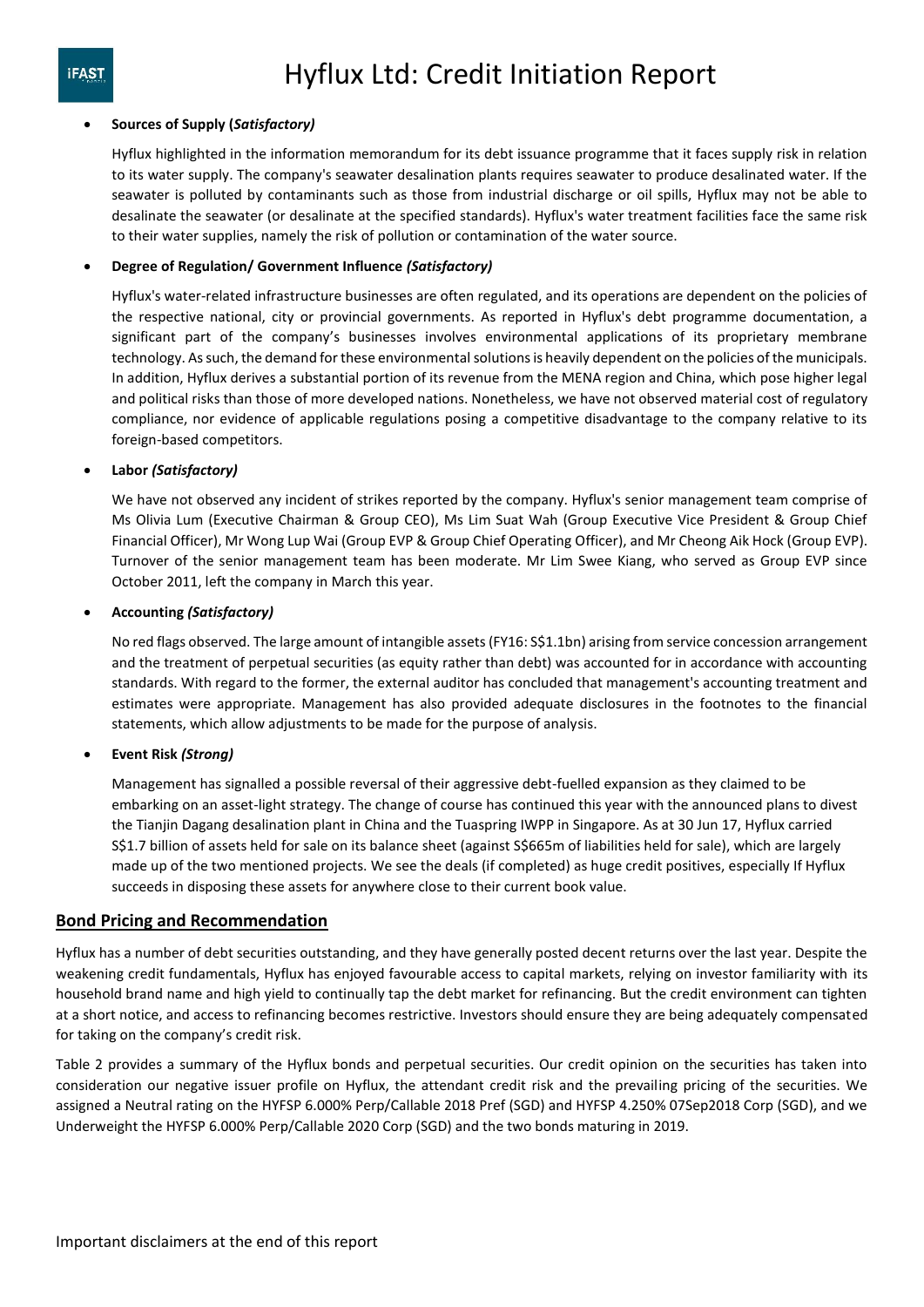#### **Table 2: Hyflux Bonds and Perpetual Securities**

| <b>Security Name</b>                                 | <b>Maturity</b> | <b>Outstanding</b><br><b>Amount</b><br>(SGD mn) | <b>Ask Price</b> | <b>Ask</b><br><b>YTW (%)</b> | <b>Z-Spread</b><br>(Ask; bps) | <b>Credit</b><br><b>Opinion</b> |
|------------------------------------------------------|-----------------|-------------------------------------------------|------------------|------------------------------|-------------------------------|---------------------------------|
| HYFSP 6.000% Perp/Callable 2018<br><b>Pref (SGD)</b> | Perpetual       | 400                                             | 97.175           | 8.131                        | 575.3                         | Neutral                         |
| HYFSP 6.000% Perp/Callable 2020<br>Corp (SGD)        | Perpetual       | 500                                             | 95.968           | 7.655                        | 623.6                         | Underweight                     |
| <b>HYFSP 4.250% 07Sep2018 Corp (SGD)</b>             | $7-$ Sep $-18$  | 100                                             | 97.950           | 6.405                        | 526.4                         | Neutral                         |
| <b>HYFSP 4.200% 29Aug2019 Corp (SGD)</b>             | 29-Aug-19       | 100                                             | 96.314           | 6.213                        | 489.6                         | Underweight                     |
| <b>HYFSP 4.600% 23Sep2019 Corp (SGD)</b>             | 23-Sep-19       | 65                                              | 97.300           | 6.024                        | 471.1                         | Underweight                     |

Source: Bloomberg, iFAST compilations

At YTW of 7.7% and 8.1%, the two Hyflux perpetuals are certainly providing some of the highest yield spreads available in the SGD perpetual bond market. Bloomberg data indicates that among the 46 SGD-denominated perpetuals outstanding as at 4 Sep 17, only two offer higher or similar spreads. The first is the **EZISP 7.000% Perpetual Corp (SGD)** issued by Ezion Holdings Ltd, which is currently in financial revamp and having negotiations with bank lenders and creditors about its financing and capitalisation structure. The [EZISP 7.000% Perpetual Corp \(SGD\)](https://www.bondsupermart.com/main/bond-info/bond-factsheet/SG6UH9000009) is trading at a huge discount from par and offers a spread of ~12,339bps over swaps. The second is th[e VIBGSP 7.350% Perpetual Corp \(SGD\),](https://www.bondsupermart.com/main/bond-info/bond-factsheet/SG6PF6000006) which is trading at a spread of ~623bps. The issuer Vibrant Group has just announced earlier this week that it will be redeeming the bond in full on the first call date of 11 Oct 17. We mentioned in August that Vibrant Group is likely to [refinance the perpetuals via a new bond issue](https://www.bondsupermart.com/main/article/Vibrant-Group-New-High-Yield-SGD-Bond-Issue-444) in the near future, and highlighted earlier some of the [investment merits of the company's bonds](https://www.bondsupermart.com/main/article/Vibrant-Group39s-2017-bonds-Undervalued-363).

We think investors considering the two Hyflux perpetuals should skip th[e HYFSP 6.000% Perp/Callable 2020 Corp \(SGD\).](https://www.bondsupermart.com/main/bond-info/bond-factsheet/LW1439220) Th[e HYFSP](https://www.bondsupermart.com/main/bond-info/bond-factsheet/SG2D17969577)  [6.000% Perp/Callable 2018 Pref \(SGD\)](https://www.bondsupermart.com/main/bond-info/bond-factsheet/SG2D17969577) is the better choice in our opinion, trading at a yield-to-call of about 10.8% (Z-spread: 969bps), if we assume it would be called on the first call date of 25 Apr 18. Should Hyflux's credit profile fail to improve in the near future and it choose not to redeem the [HYFSP 6.000% Perp/Callable 2018 Pref \(SGD\),](https://www.bondsupermart.com/main/bond-info/bond-factsheet/SG2D17969577) an investor would at least be compensated with higher coupon payments at an earlier date relative to the [HYFSP 6.000% Perp/Callable 2020 Corp \(SGD\).](https://www.bondsupermart.com/main/bond-info/bond-factsheet/LW1439220) The coupon reset for the [HYFSP 6.000% Perp/Callable 2018 Pref \(SGD\)](https://www.bondsupermart.com/main/bond-info/bond-factsheet/SG2D17969577) kicks in on the same day as the first call date, increasing to 8% p.a. if the security is not redeemed by Hyflux on 25 Apr 18.

While we do not see any direct comparables in the SGD high-yield bond market, we think the two Hyflux bonds maturing in 2019 are overpriced relative to what is available in the market, especially the [HYFSP 4.600% 23Sep2019 Corp \(SGD\)](https://www.bondsupermart.com/main/bond-info/bond-factsheet/SG6Q77974112) which is thinly traded due to its small issue size (S\$65m). In fact, the pricings of the two Hyflux 2019 bonds look expensive against the company's own [HYFSP 4.250% 07Sep2018 Corp \(SGD\),](https://www.bondsupermart.com/main/bond-info/bond-factsheet/SG6Q70974010) which is trading at a higher YTW of 6.4%. Investors of the Hyflux 2019 bonds are not compensated for bearing greater interest rate and credit risk by extending the maturity. Investors seeking to earn similar credit spreads and yields should look elsewhere.